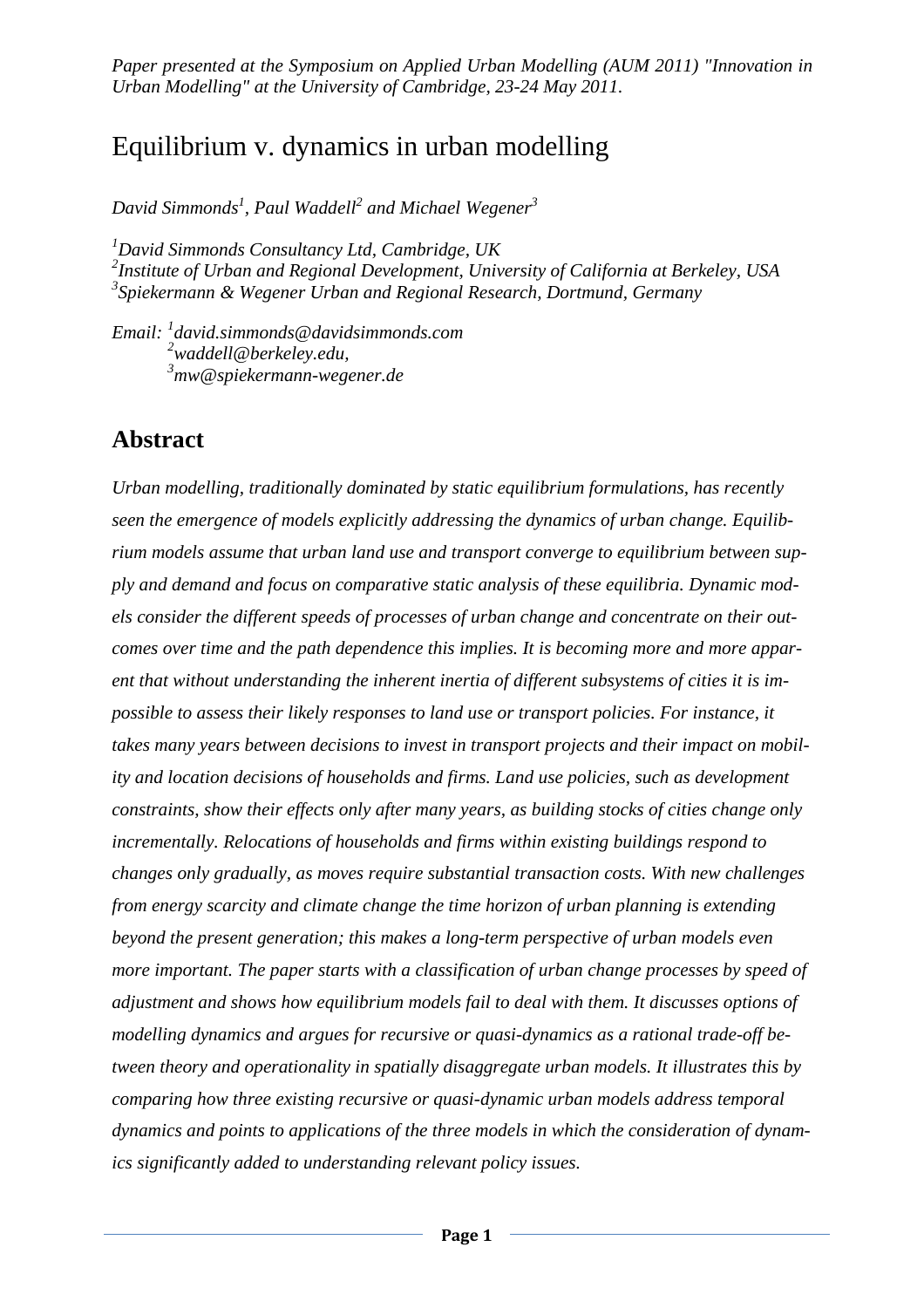## **1 Introduction**

Today's cities are the result of the efforts of many generations. Even in periods of rapid growth, the total building stock of cities does not usually change by more than one or two percent per year. However, there are more rapid changes in the way the buildings are utilised. Even more rapid changes occur in the spatial interactions between activities.

These different time scales of urban change have long attracted the attention of urban historians, theorists and planners. Geddes (1915) borrowed the Darwinist paradigm of evolution to call for a deeper understanding of urban development. Urban historians like Mumford (1938; 1961) and Gutkind (1964-1972) aimed at understanding the growth and decline of cities as constellations of causes and effects. The Chicago school of urban sociologists, based on an evolutionist thoughts from philosophy (Spencer) and biology (Darwin), interpreted the city as a multi-species ecosystem, in which social and economic groups fight for survival (Park, 1936). The urban ecology school developed descriptors of spatio-temporal change in cities such as expansion, contraction, dispersion, invasion, succession and segregation and proposed qualitative theories of urban development, such as the concentric (Burgess, 1925), sector (Hoyt, 1939) or polycentric (Harris and Ullman,1945) theories of urban growth.

However, despite their spatial labels, these theories were essentially social theories. Space and time were included in them only in categorical terms, since analytical methods for treating intervals in space and time were only rudimentarily developed. Moreover, all urban ecology theories were in effect anti-evolutionist in that they assumed, in a questionable analogy to biological systems, an inherent tendency of social systems to converge to a stable equilibrium.

From then on, urban theory like most of the emerging regional science became more and more preoccupied with space and less with time. Location theory, in particular land-use rent theory (Alonso, 1964), was almost exclusively based on notions of accessibility and equilibrium of supply and demand and completely lost sight of the adjustment processes necessary to achieve that equilibrium. The Lowry (1964) model successfully stripped this theory of its last behavioural, i.e., economic, content, leaving physical distance as the one and only explanatory variable of the distribution of activities in space.

This voluntarily narrowing down in scope of urban theory is remarkable as it contrasted with the interest in temporal patterns taken by related disciplines. Since Schumpeter (1939),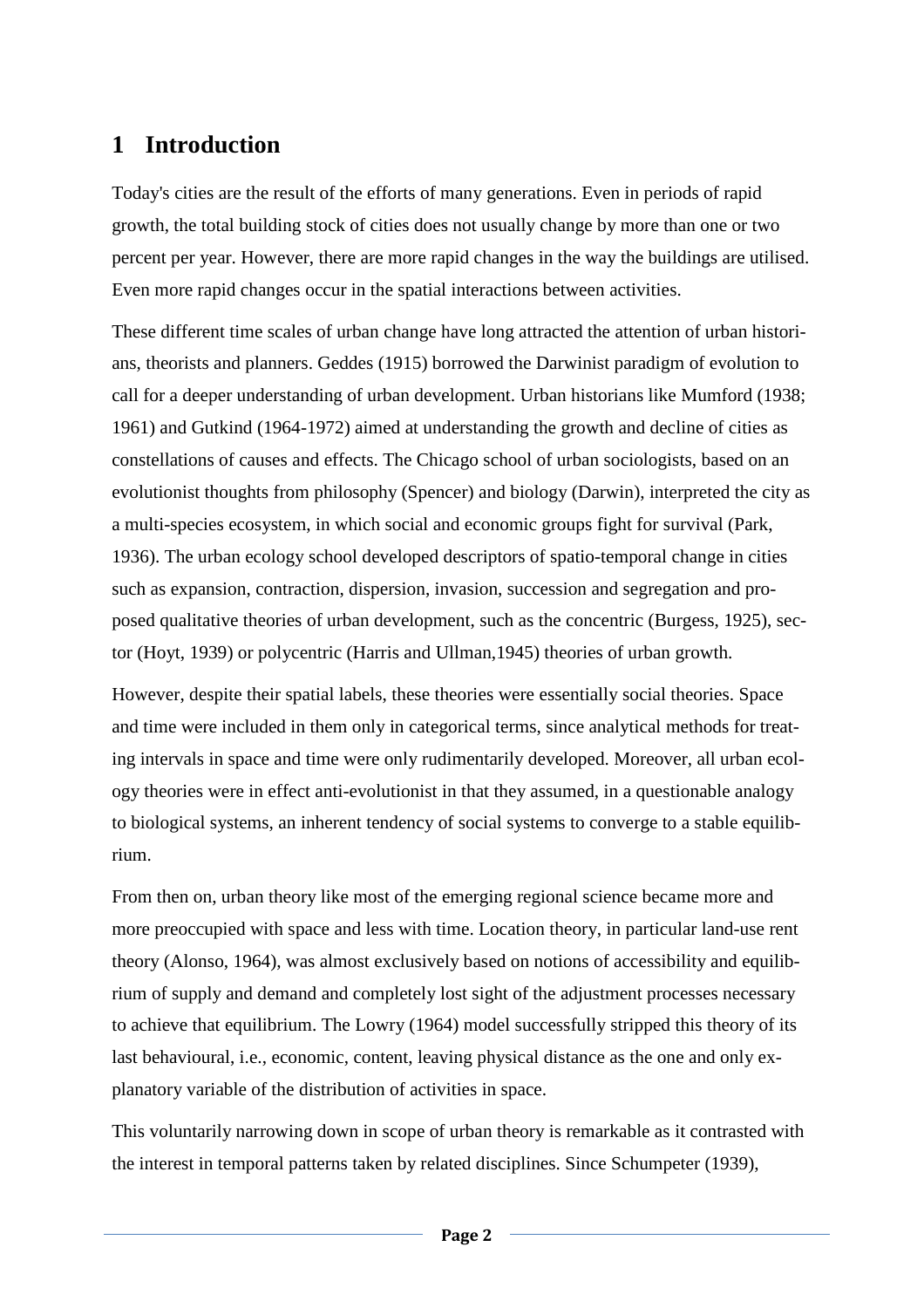economists have tried to explain why economies seem to develop in cycles or wave-like patterns. It was apparent that these waves were reflected in the growth pattern of cities (Blumenfeld, 1954; Korcelli, 1970; Gottlieb, 1976). Non-equilibrium dynamic spatial theories encompassing cumulative or positive feedback effects (Myrdal, 1957; Hägerstrand,1966) challenged the neo-classical location theory. Suggestions were made for explicitly addressing the temporal dimension of social phenomena in a spatio-temporal framework (Hägerstrand, 1970; Isard, 1970).

All of these ideas remained without effect on urban theory and model building. Attempts to reconstruct the urban fabric from the daily space-time protocol of activities of individuals (Chapin and Weiss, 1968) had no followers. Forrester's dynamic urban model (1969) was denounced for its lack of spatial dimension and empirical content, but there were only few efforts to explore the potential of his method (Batty, 1971). Instead, mainstream urban theory-building and modelling adopted the most restricted engineering perception of the urban system as a system of movements as represented by the spatial interaction or Lowry model. This model, after nearly half a century of refinement (Wilson, 1967; 1970; 1974; Batty, 1976) and generalisation (Leonardi, 1981; Wilson, 1981; Clarke and Wilson, 1981; Anas, 1983), is essentially still the atemporal equilibrium model it was originally.

In particular the spatial interaction paradigm itself (the myth that workers choose their place of residence on their way home from work) turned out to be a veritable strait jacket which forces things together that clearly should be analysed separately, i.e., the decision to move, to choose a job, to make trips, etc., although of course these are interrelated, but only in a lagged and indirect way.

This paper argues that without understanding the inherent inertia of different subsystems of cities it is impossible to assess their likely responses to land use or transport policies. For instance, it takes many years between the completion of transport projects and their impacts on mobility and location decisions of households and firms. Land use policies show their effects only after a long time as building stocks change only incrementally. Relocations of households and firms respond to changes only gradually as moves require substantial transaction costs. New challenges of energy scarcity and climate change extend the time horizon of urban planning and make it even more important when policy impacts will arise. The recent global recession is perhaps the best example of the importance of understanding disequilibria.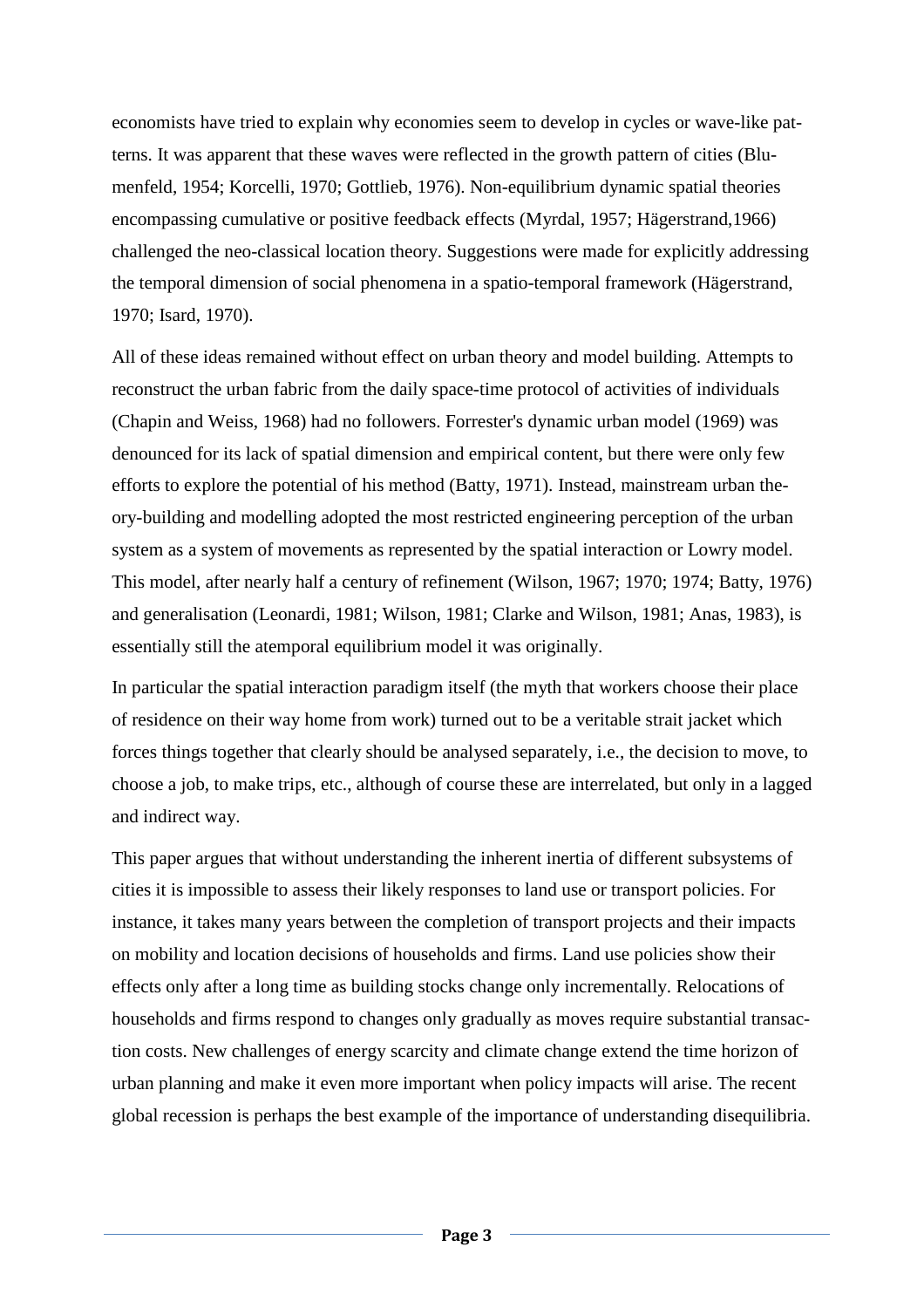The paper starts with a classification of urban change processes by speed of adjustment and shows how equilibrium models fail to deal with them. It discusses options of modelling dynamics and argues for quasi- or recursive dynamics as a rational trade-off between theory and operationality in spatially disaggregate urban models. It illustrates this by comparing how three existing dynamic urban models address temporal dynamics and deal with feedback effects to produce results that capture the key features of urban dynamics, such as price responses and their interaction with demand and supply choices, and points to applications of the three models in which the consideration of dynamics significantly added to understanding relevant policy issues.

## **2 URBAN CHANGE PROCESSES**

In this section, urban change processes relevant for urban policy making and planning are reviewed with particular attention being paid to their temporal characteristics. For this a set of descriptive dimensions of urban change processes has been developed based on a stimulusresponse scheme. The first dimension identifies the stimulus itself, the "driver" of change. The second identifies which stock is affected by the change – note that implicit in this is a category of "actors", such as industrial firms or households, who make the decisions in response to the stimulus which appear as the change in this particular stock. The remaining four dimensions characterise the kind of response effected on the stock by the stimulus. The response time indicates the time normally elapsing between the stimulus and the first sign of response. The response duration indicates the time normally elapsing between the first sign of response and its end, i.e., the time needed for the response to work its way through the stock. This time may also be called the lifecycle of the stock. The response level is related to the response duration. It indicates the normal rate of change associated with the process in relation to the magnitude of the affected stock. If the lifecycle of the stock is a long one, the rate of change will be small, and vice versa. The last dimension, response reversibility, indicates the degree to which the process may reverse its direction. Table 1 shows these dimensions for the direct responses of selected urban change processes organised in six levels of different response time, duration and level. The characteristics described relate to highly developed economies; less developed economies, especially those with less elaborate planning systems and more informal development, may show different rates of response and different levels of reversibility.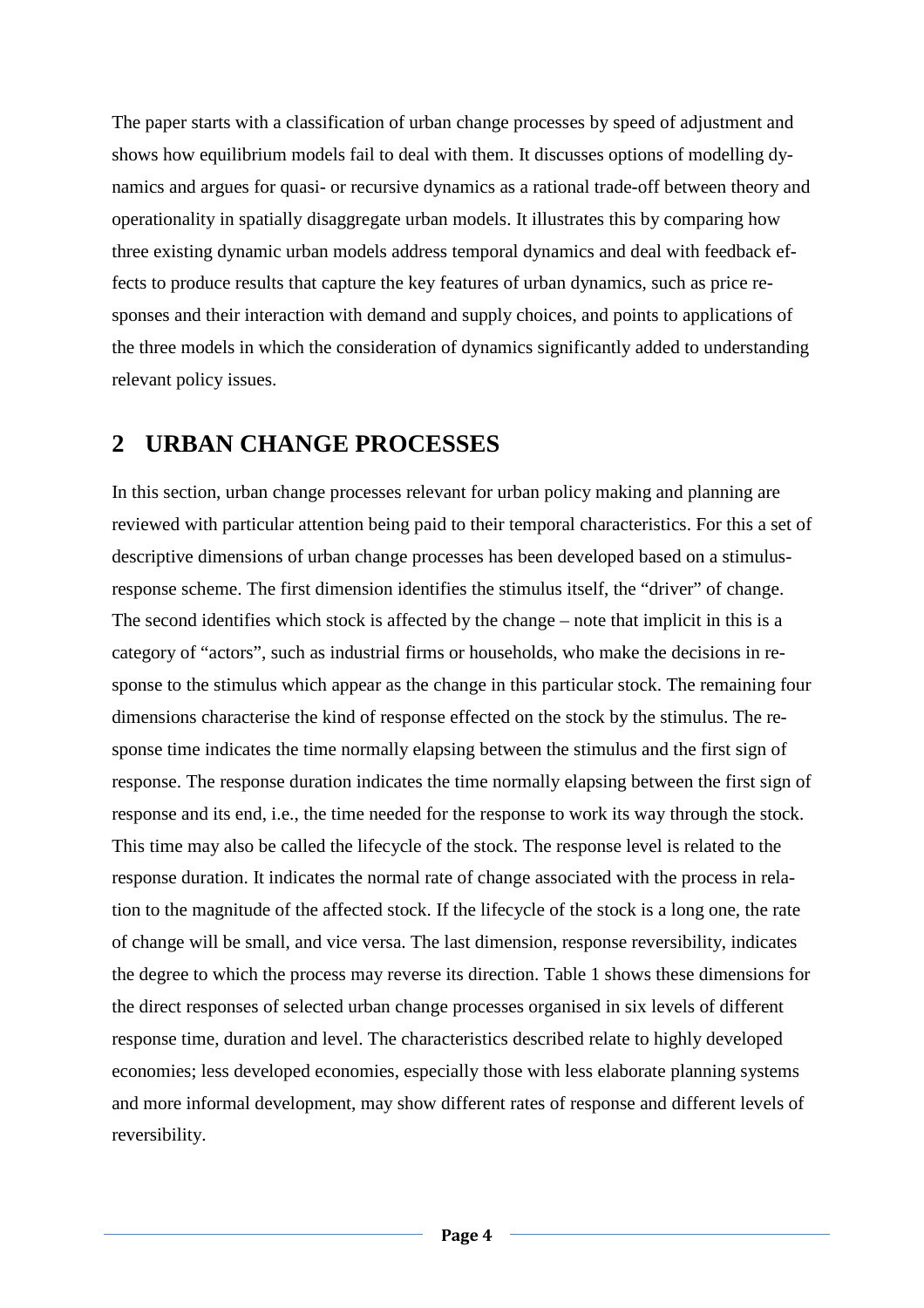| Speed           | Change<br>process           | <b>Stock</b><br>affected  | Response<br>time<br>(years) | Response<br>duration<br>(years) | Response<br>level | Rever-<br>sibility   |
|-----------------|-----------------------------|---------------------------|-----------------------------|---------------------------------|-------------------|----------------------|
| very<br>slow    | transport<br>construction   | transport<br>networks     | $5-10$                      | >100                            | low               | hardly<br>reversible |
|                 | land use<br>change          | land use<br>pattern       | $5 - 10$                    | >100                            | low               | hardly<br>reversible |
| slow            | industrial<br>construction  | industrial<br>buildings   | $3 - 5$                     | 50-100                          | low               | very low             |
|                 | residential<br>construction | residential<br>buildings  | $2 - 3$                     | $60 - 80$                       | low               | low                  |
| medium<br>speed | economic<br>change          | employment/<br>firms      | $2 - 5$                     | $10 - 20$                       | medium            | reversible           |
|                 | demographic<br>change       | population/<br>households | $0 - 70$                    | $0 - 70$                        | low/high          | partly<br>reversible |
| fast            | firm<br>relocation          | workplace<br>occupancy    | <1                          | $5 - 10$                        | high              | reversible           |
|                 | residential<br>mobility     | housing<br>occupancy      | $\leq$ 1                    | $5-10$                          | high              | reversible           |
| very<br>fast    | change in<br>demand         | goods<br>transport        | <1                          | $<$ 5                           | high              | reversible           |
|                 | change in<br>mobility       | person<br>travel          | $\leq$ 1                    | $\leq$ 1                        | high              | reversible           |

#### **Table 1. Urban change processes (developed from Wegener et al., 1986)**

Figure 1 illustrates this view of urban systems distinguishing eight urban subsystems by their speed of change: very slow (networks, land use), slow (workplaces, housing), medium speed (employment, population), fast (workplace and housing occupancy) and very fast (goods transport and travel). There is a ninth subsystem, the urban environment that is subject to all these speeds of urban change.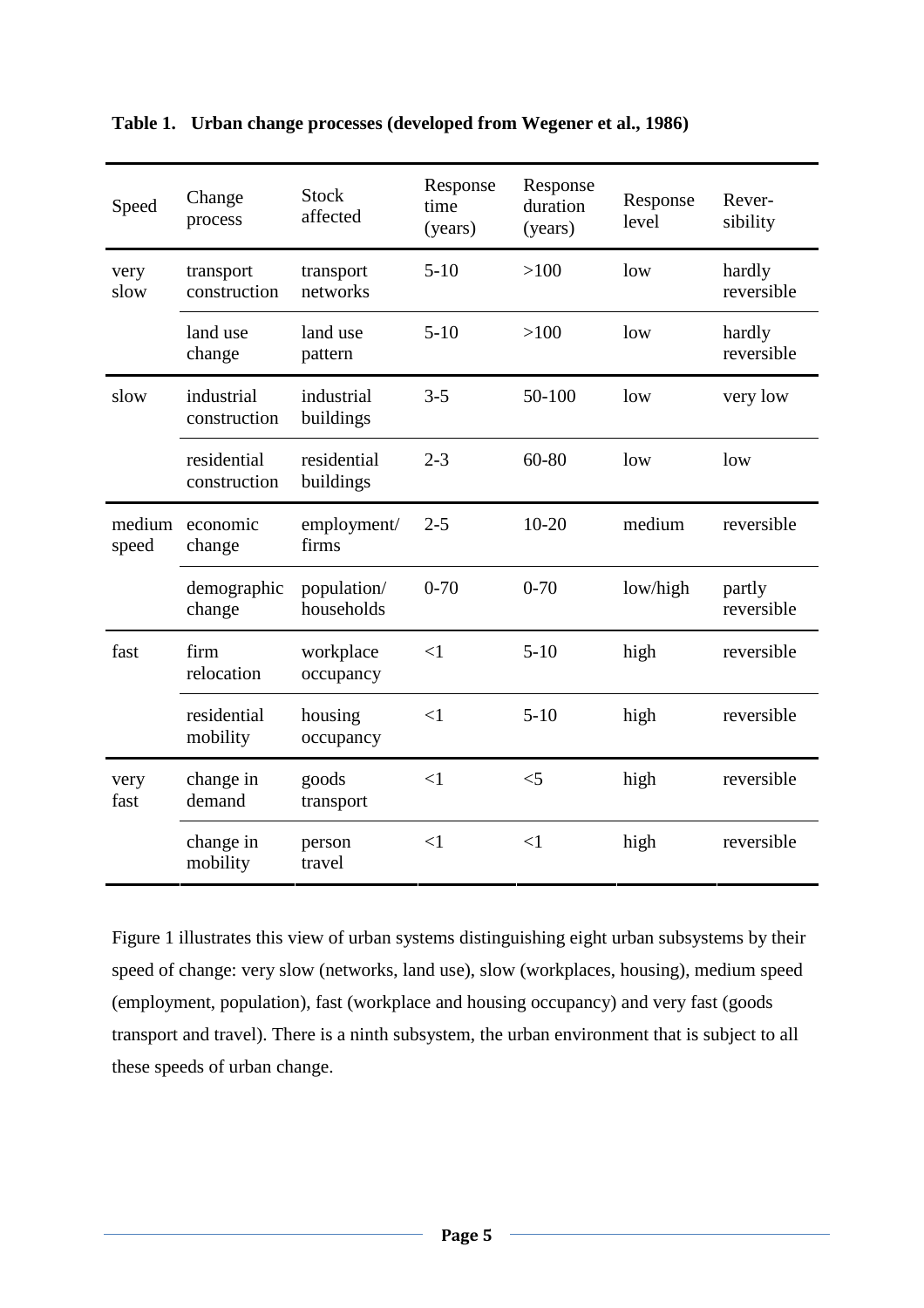

**Figure 1. Urban subsystems by speed of change** 

### *Very slow processes: transport and land use*

Rome was not built in a day. Europeans still travel on Roman roads. Human settlements evolve over a long time span by the cumulative efforts of many generations. The resulting physical structure of cities displays a remarkable stability over time prevailing even after major devastations such as wars, earthquakes, or fires, and changing only in relatively small increments in normal times.

Major transport investments tend to be the most durable and also involve the longest time lags between planning and completion. The same is true for the appropriation of open space for human settlements. The common feature of these changes is their virtual irreversibility. This becomes apparent if one looks at sequences of historical maps showing different phases of city growth; even in modern aerial photographs it is normally easy to detect physical patterns that have not changed for centuries, although the city may have been destroyed and rebuilt several times. This irreversibility is mainly due to the heavy investment contained in transport infrastructure like canals, railways and major thoroughfares. Another factor of rigidity is the system of property rights, in particular the separation of public and private land, which makes it very difficult to establish totally new patterns of rights-of-way and land use.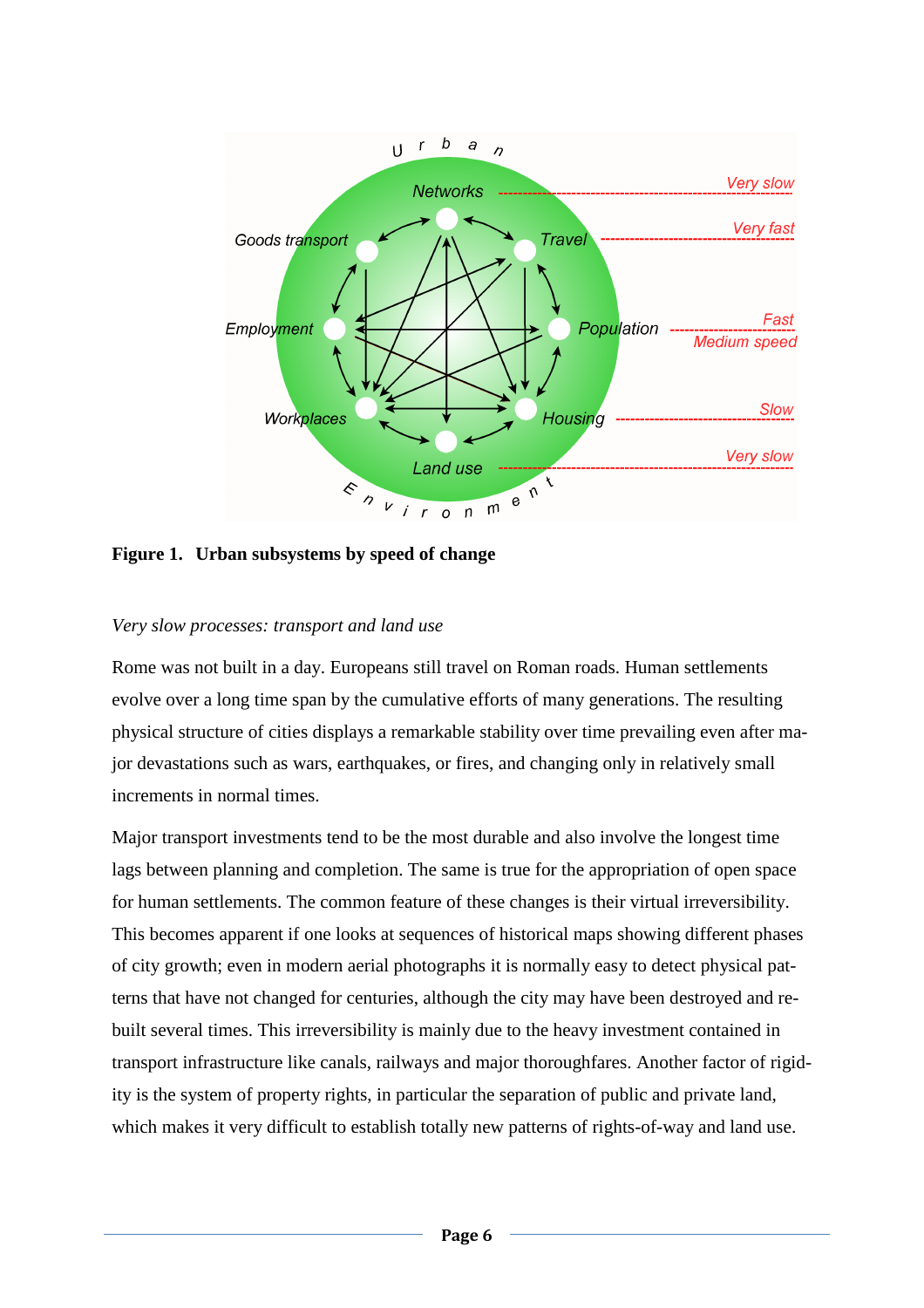#### *Slow processes: construction*

In comparison to transport lines and land use patterns, buildings are less permanent, because they may be replaced or converted to other uses by private decisions; but since they represent substantial investments, demolition and conversions affect only a minimal percentage of buildings each year, even in relatively young cities of North America.

Industrial construction is concerned with capital-intensive installations having an average lifetime of well over fifty years. Planning and construction of industrial plants and office buildings including applications for building permits and land development may take several years, hence a delay of between three and five years from the first decision to invest and completion of the building is not uncommon. Similar, but somewhat lesser, delays are normally associated with residential buildings, which also have a slightly shorter lifetime. The long lifetimes of the physical stock is reflected in the low rates of change: if reconstruction after wars and natural disasters is discounted, annual replacement amounts to only between one and two percent of the existing stock.

### *Medium-speed processes: economic and social change*

Underneath this major current of urban change there are more rapid fluctuations or cycles affecting various aspects of the urban fabric such as the economy or the social composition of the population. They result in subtle shifts or fundamental transitions in the way the physical structure of cities is utilised, and these changes are visible only on a medium-term scale.

The most significant kind of economic change are changes of the number and sectoral composition of employment. These changes primarily reflect the secular transition of the production system from primary and secondary to tertiary and quaternary industries caused by technological innovation and changing consumption patterns. They also reflect world-wide cycles of prosperity and recession, exports and imports, resources and prices. In general, the regional economic system tries to respond immediately to exogenously imposed economic change, but frictions on the labour market (in the growth case) or union power and government controls (in the recession case) delay this adjustment process. The lifetime of employment location decisions is related to the average lifecycle of a firm, which is in the range of between 10 and 15 years. Hence the impact of economic growth or decline on the employment of an industry is rather direct and normally reversible.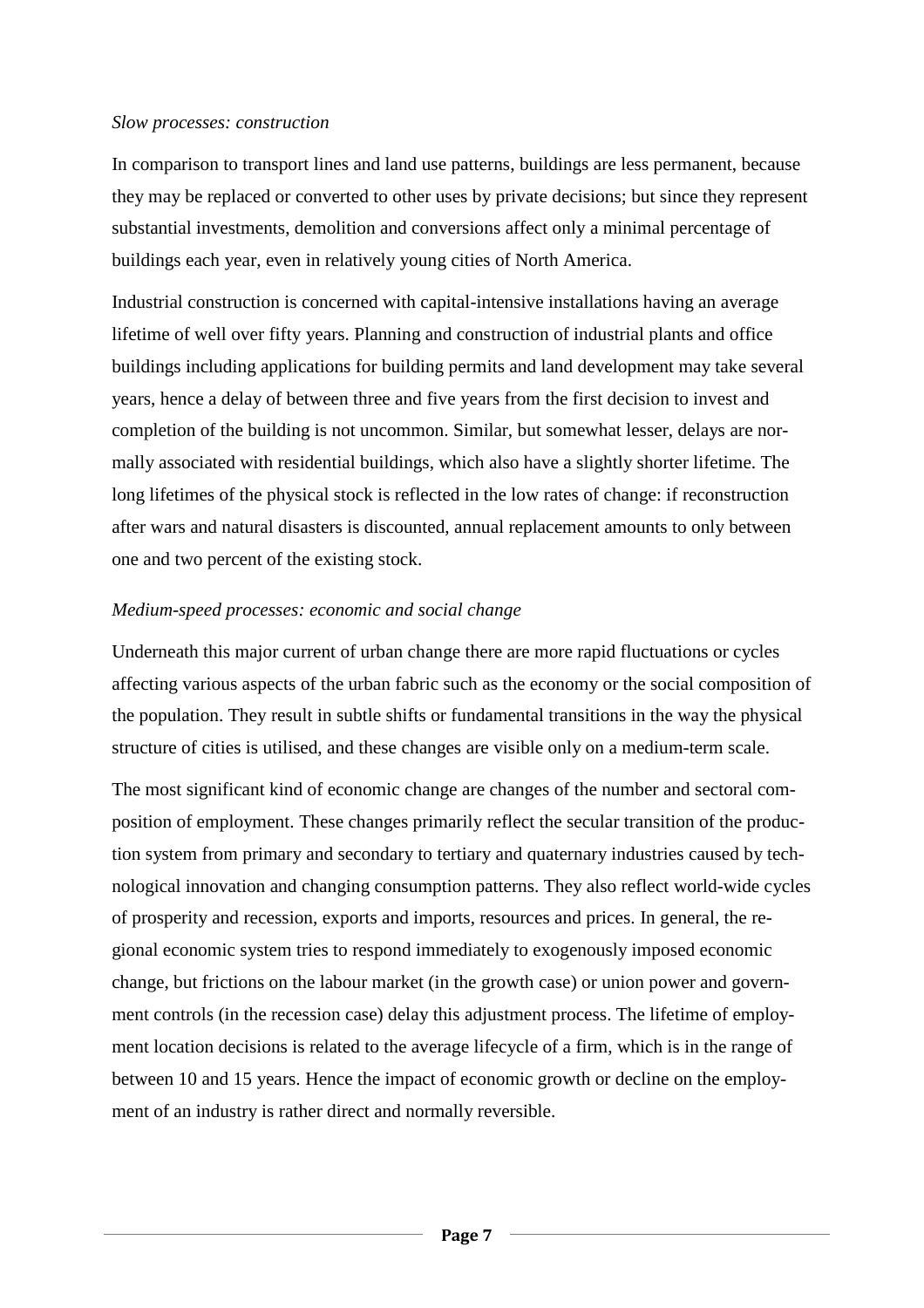Demographic changes comprise a variety of changes of population and households; hence there is a large variation in response time and duration within this group of changes. Birth, aging and death, marriage, cohabitation and separation affect the number and age distribution of the population as well as households. These changes are normally treated as exogenously determined and thus have no explicit response time. Their impact on the total number of population and households is small, but spread out over a long duration due to the long lifetime of individuals and households.

### *Fast Processes: firm relocations and residential mobility*

Finally there are even more rapid phenomena of urban change that are planned and completed in less than a year's time. They refer to the relocations of workplaces and households within given buildings and communication facilities. Small firms relocate into vacant building space, workers decide to accept a vacant job more conveniently located to their place of residence, households move into vacant dwellings. These types of mobility involve substantial costs and effort and are therefore normally undertaken only every five or more years. They do not change the physical structure of the city nor the distribution of activities but the composition of vacant and occupied stock, i.e. workplace and housing occupancy, and they are reversible.

### *Very fast changes: goods transport and travel*

In contrast to this, daily deliveries or person trips have no impact on the distributions of workplaces and population in the urban system because they start and end at the same place. So they are clearly subordinate to relocation decisions in the short term, although in the long term they play an important role for relocation decisions through the accessibility they generate. Due to this linkage, daily trips, especially work trips, have an ambiguous temporal structure. Seen as a short-term phenomenon, they are planned and completed within hours. Seen in a longer time frame, they form habitual patterns that do not change much faster than workplace and household locations. Daily movements are reversible.

## **3 MODELS OF URBAN CHANGE**

What are the implications of these differential rates of change in urban processes for the construction of urban models? The most fundamental one is that urban change processes are slow in relation to human life and planning perspectives, and that therefore urban models intended for planning should take account of the retarding forces, frictions, and delays responsible for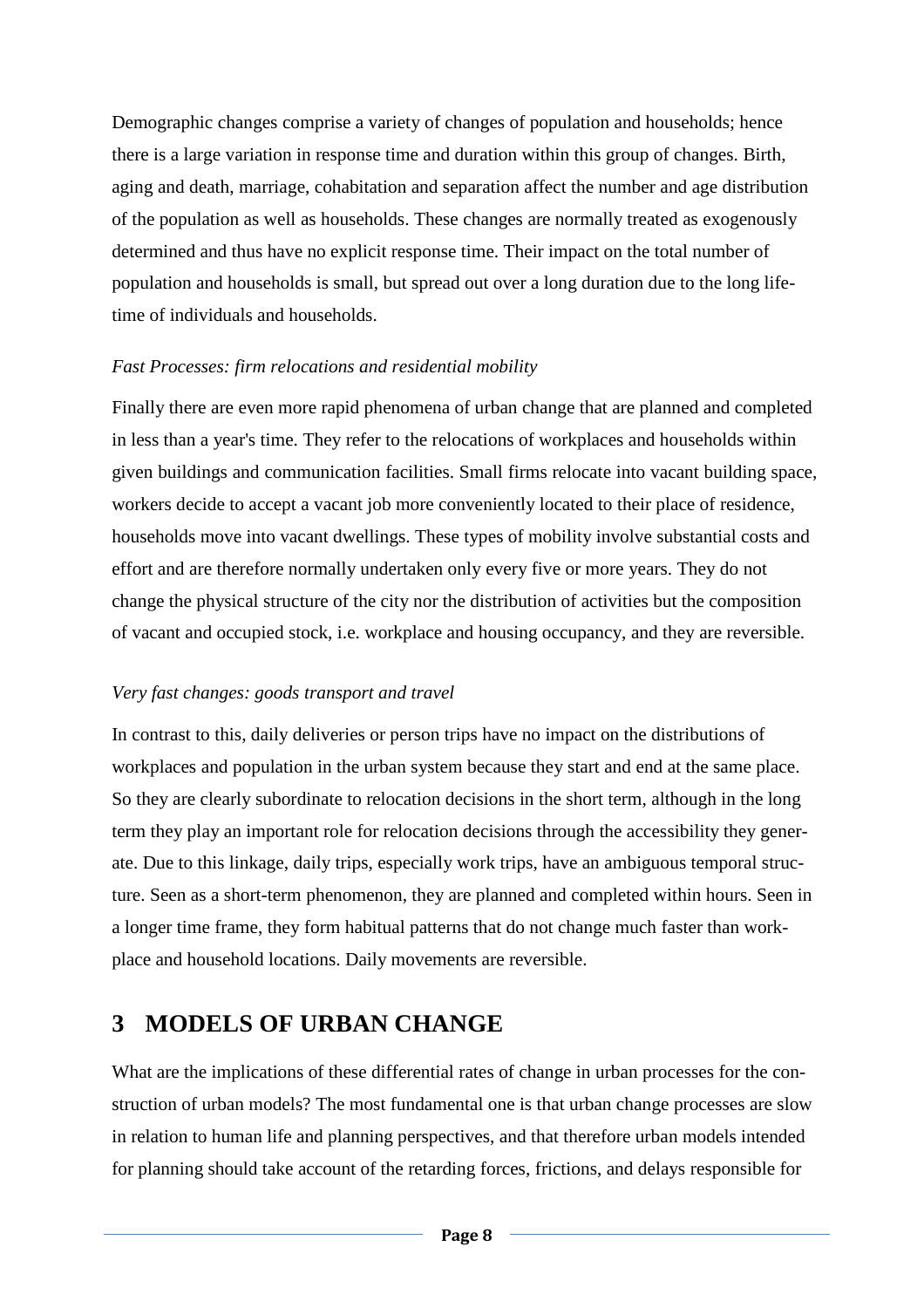that inertia. A second implication is that there are different levels of change with different temporal characteristics, and that these levels interact and that therefore models of urban change should distinguish between fast and slow change processes and explicitly recognise their different levels of responsiveness, duration, impact, and reversibility. Most existing urban models do not pay the requisite attention to the hierarchy of temporal scales of urban change.

This section looks briefly at how the temporal scales of change are handled in two representative classes of urban models and their treatment of time: static equilibrium models and dynamic models.

### *Static Equilibrium models*

Equilibrium models are based on the assumption that interdependent model variables, such as prices, supply and demand, adjust to equilibrium instantaneously and with no path-dependence. Time is abstracted out of the model: they do not represent chronological time. There are only few urban models determining a general equilibrium of transport and land use with endogenous prices (e.g. Anas and Liu, 2007). Other models are equilibrium models of transport only or of transport and activity location separately.

The majority of urban models to date are equilibrium models. The most prominent urban equilibrium model is the ubiquitous spatial interaction model. Used as a transport model, it predicts transport flows in equilibrium at a particular point in time. Used as a location model as in the Lowry model it predicts an equilibrium combination of locations and flows at a particular point in time. This is also true for multiregional input-output models, such as MEPLAN (Echenique et al., 1969; 1990), TRANUS (de la Barra, 1979, 1989) and PECAS (Hunt and Abraham, 2005) in which origins and destinations of commodity and passenger flows are derived from an intersectoral input-output table, with households defined as sectors producing labour and consuming commodities, and flow distribution and model split are derived from a network-based spatial interaction model. The most disturbing feature of these models is that they have no memory but distribute activities in each period from scratch: the *instant metropolis*.

Obviously, no considerations of time enter the rationale of spatial interaction models. Rather, they weld together change processes with totally different time behaviour: medium-speed changes of activities and fast daily movements. In fact spatial interaction location models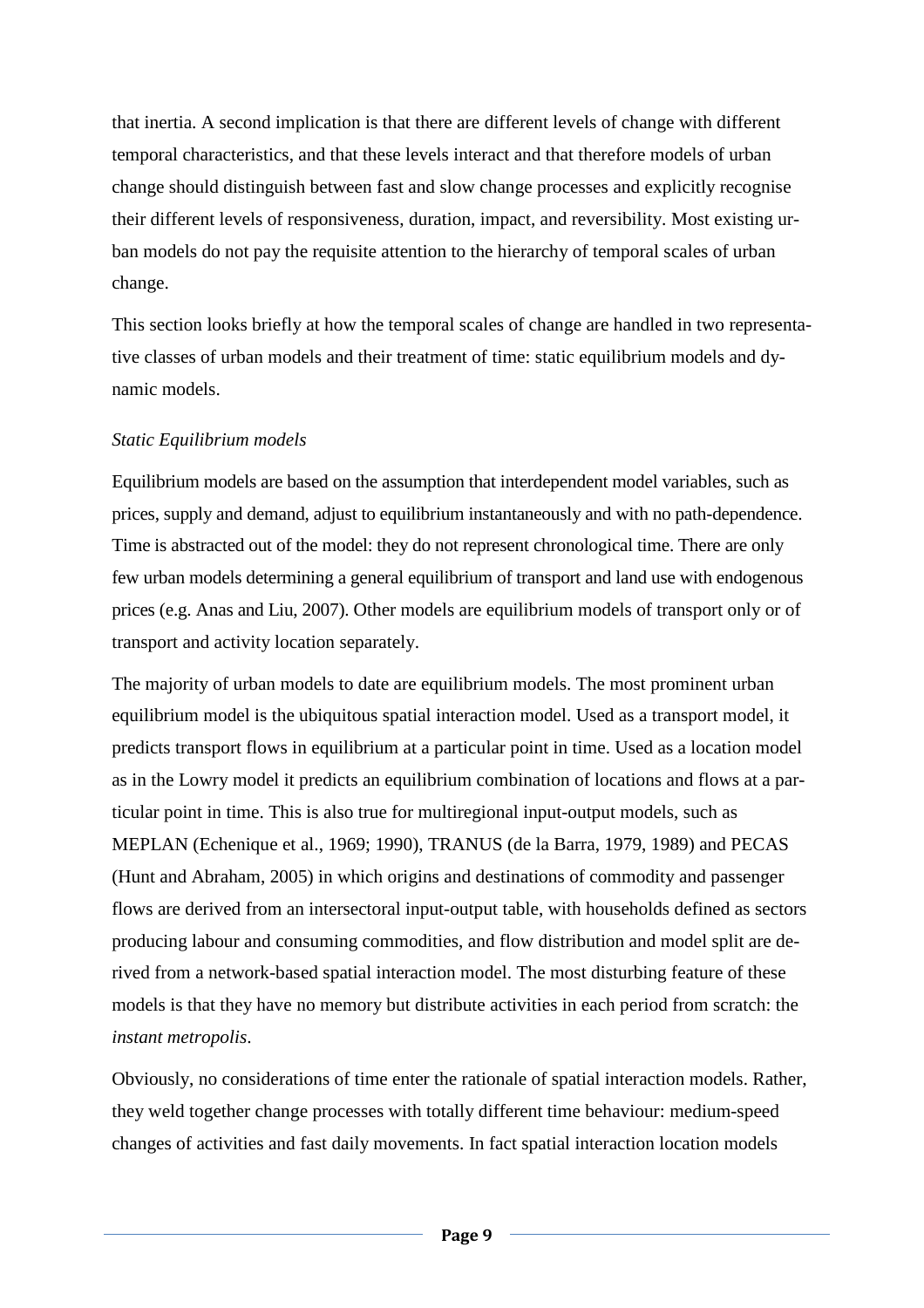predict a relatively slow and inert process, location, from a volatile and flexible process, travel. However, in the real world, daily travel decisions are clearly subordinate to location decisions. Of course, accessibility is relevant for location, but only in a highly aggregate, lagged and indirect way, as one location factor among others.

### *Dynamic models*

In contrast to static equilibrium models that abstract away time and focus on a comparison of hypothetical equilibria, dynamic models make the representation of movement through time explicit. Early efforts to model spatial dynamics of cities treated time as continuum (Harris and Wilson, 1978; Beaumont et al., 1981; Allen et al., 1981). However, today the most common form of temporal representation in dynamic urban models is through recursive or quasidynamic models in which the end state of one time period, usually in time steps of one year, serves as the initial state of the subsequent one.

There are several operational urban models today which take advantage of this possibility as a rational trade-off between theory and operationality in spatially disaggregate urban models, including the three models presented in the following section. These models typically operate with a combination of differently constructed submodels for different subsystems or change processes. Such composite models have the advantage of much more flexibility in the selection of variables, relationships, and modelling techniques, but they have to solve the additional problem of consistently exchanging information between the submodels, and it is here where time considerations become critical.

Normally, in composite models, submodels are processed sequentially. This creates problems of consistency (e.g., when migrants entering the region at mid-period are to be merged with the existing population) or of plausibility (e.g., when two simultaneous, continuous, and interlinked processes, like household formation and housing search, have to be modelled separately). More serious problems arise when submodels are connected by important twoway feedback links or operate on the same variables (e.g. household formation and labour mobility, housing demand and housing supply, housing construction and land development). In this case the decision in which sequence the submodels are to be executed may be important. To decide that submodel A is to precede submodel B means that A has priority access to scarce resources like land but will not know what is going on in B before the next simulation period. Conversely, B may get less of the scarce resources but can utilise its knowledge of the results of A immediately. Some of these problems can be reduced by iteratively processing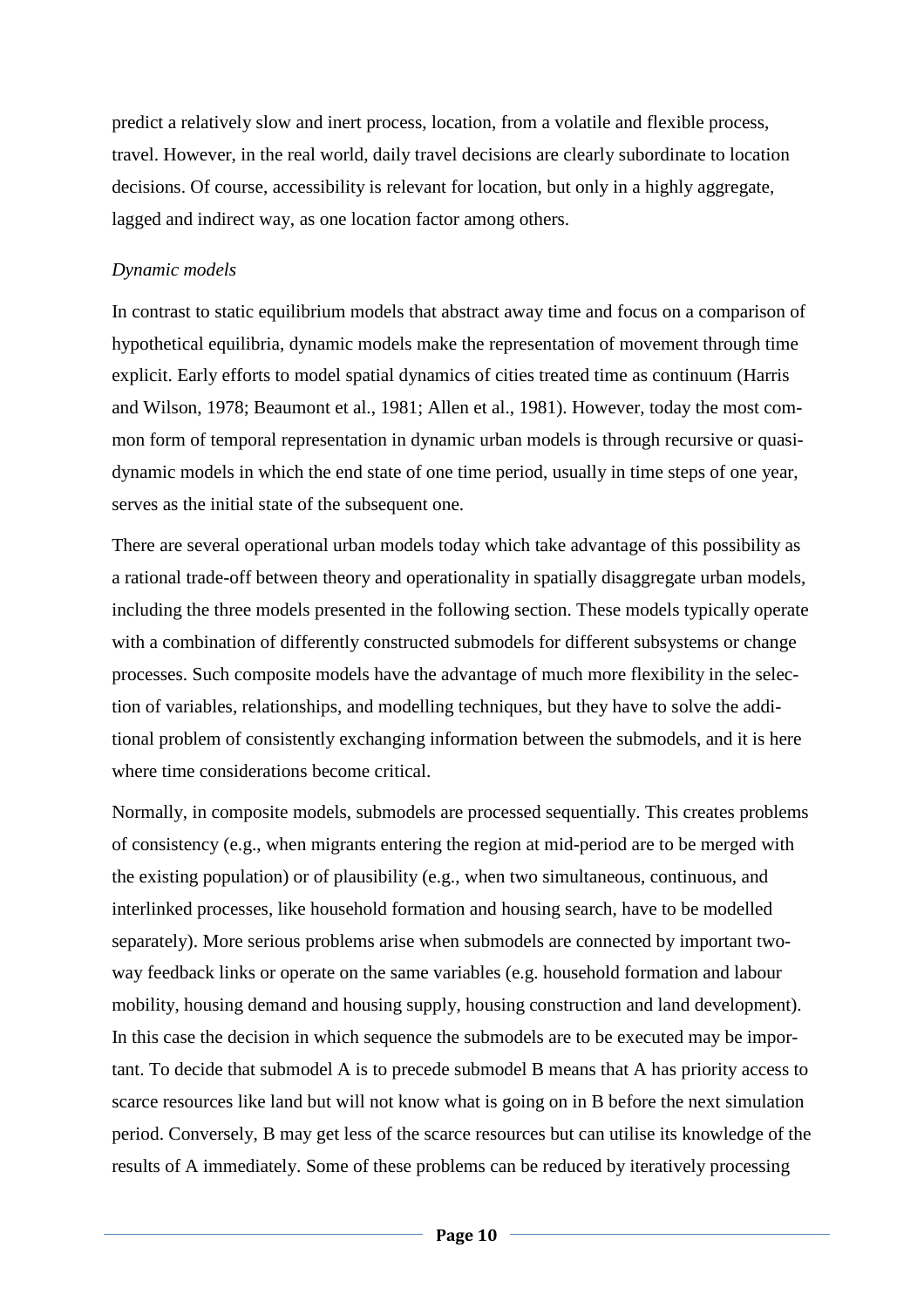blocks of submodels several times during a simulation period. Whatever submodel sequence is chosen decides on the implicit lag structure of the model.

The implicit lag of a recursive model is equal to the duration of its simulation period, because that is the time elapsing before changes generated in the model are perceived. However, shorter implicit lags are introduced if during a simulation period submodels are executed sequentially, i.e., later submodels operate on variables processed by earlier ones. On the other hand, iteration or other kinds of equilibration between submodels during a simulation period assume zero time delays between subsystems.

The modeller may override implicit lags through explicit delays and may specify their time characteristics, i.e., time-discounting, such as exponential or others. Various possibilities of working with delays have been demonstrated by Forrester (1961; 1969). Following Forrester, delays are essential for understanding complex systems, and this is in line with the path dependency assertion of bifurcation theory, that already small changes in the constellation of system variables can lead to significantly different paths of system behaviour.

What are the conclusions for the choice of a period length for urban change models? Again citing Forrester, the simulation period should be short enough not to influence the behaviour of the model; in particular it should not be used to introduce implicit lags. As a rule of thumb, Forrester suggests that the period length should be half or less of the shortest relevant delay present in the system. Following this rule, most current urban models with period lengths of five or more years are inadequate to capture the dynamics of urban change. For that a period length of one year should be considered the maximum if only slow and medium-speed processes are to be modelled. An even shorter period length is required if also very fast changes are of interest.

# **4 Examples**

This section compares how three existing recursive or quasi-dynamic urban models address temporal dynamics and deal with feedback effects to produce results that capture the key features of urban dynamics, such as price responses and their interaction with demand and supply choices.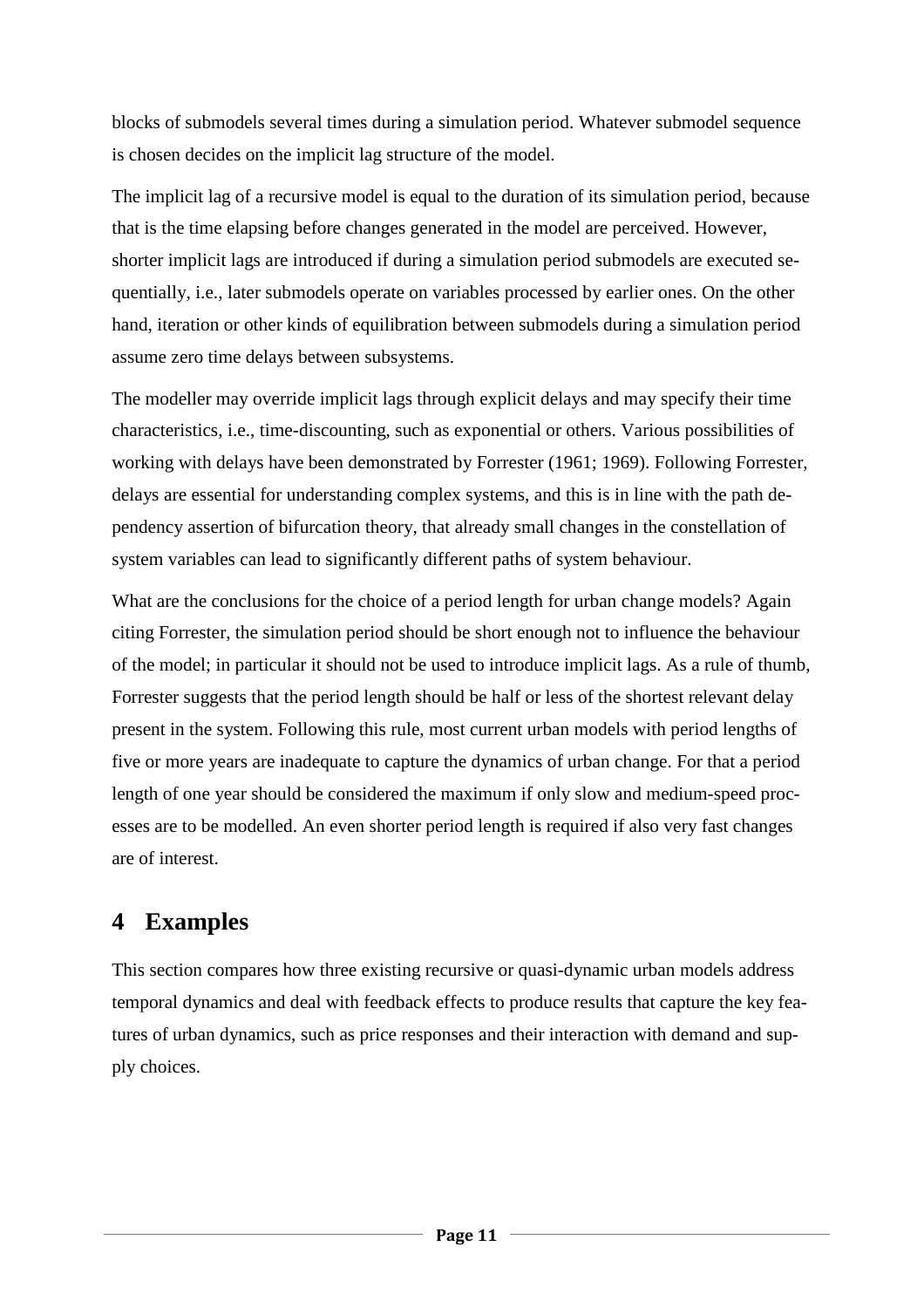### *IRPUD*

The IRPUD model is a simulation model of intraregional location and mobility decisions in a metropolitan area (Wegener, 1982; 1983; 2001). It receives its spatial dimension by the subdivision of the study area into *zones* connected with each other by transport networks containing the most important links of the public transport and road networks coded as an integrated, multimodal network including all past and future network changes. It receives its temporal dimension by the subdivision of time into *periods* of one or more years' duration. The model predicts for each simulation period intraregional location decisions of industry, residential developers and households, the resulting migration and travel patterns, construction activity and land-use development and the impacts of public policies in the fields of industrial development, housing, public facilities and transport.

The IRPUD model has a modular structure and consists of six interlinked submodels operating in a recursive fashion on a common spatio-temporal database:

- (1) The *Transport Submodel* calculates work, shopping, social and education trips for four socioeconomic groups and three modes, walking/cycling, public transport and car. It determines a user-optimum set of flows where car ownership, trip rates and destination, mode and route choice are in equilibrium subject to road congestion.
- (2) The *Ageing Submodel* computes all changes of the stock variables of the model which are assumed to result from biological, technological or long-term socioeconomic trends originating outside the model (i.e. which are not treated as decision-based). These changes are effected in the model by probabilistic ageing or updating models of the Markov type with dynamic transition rates. There are three such models, for employment, population and households/housing.
- (3) The *Public Programmes Submodel* processes a large variety of public programmes specified by the model user in the fields of employment, housing, health, welfare, education, recreation and transport.
- (4) The *Private Construction Submodel* considers investment and location decisions of private developers, i.e. of enterprises erecting new industrial or commercial buildings, and of residential developers who build flats or houses for sale or rent or for their own use. Thus the submodel is a model of the regional land and construction market.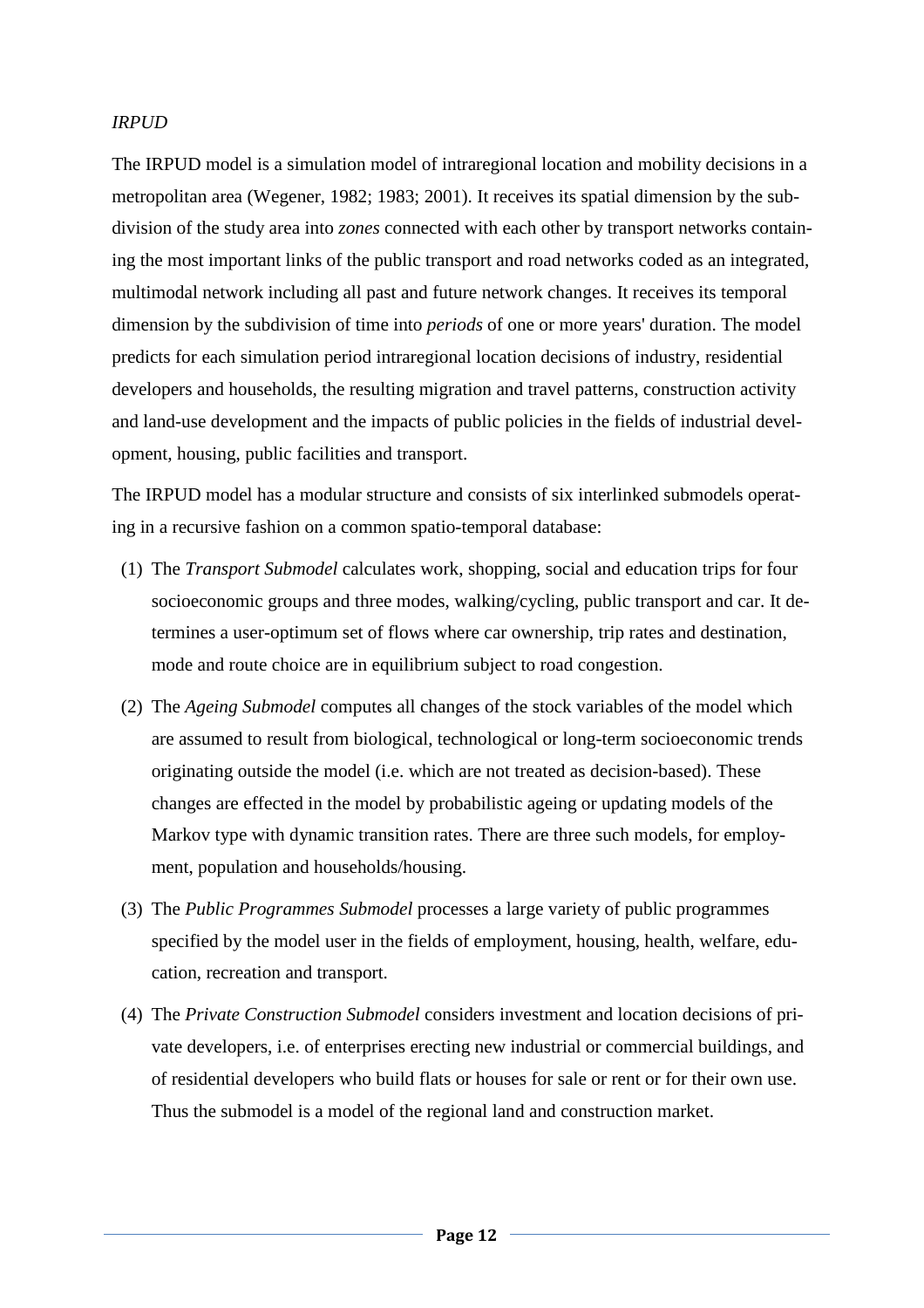- (5) The *Labour Market Submodel* models intraregional labour mobility as decisions of workers to change their job location in the regional labour market.
- (6) The *Housing Market Submodel* simulates intraregional migration decisions of households as search processes in the regional housing market. Housing search is modelled in a stochastic microsimulation framework. The results of the Housing Market Submodel are intraregional migration flows by household category between housing by category in the zones.

Only the Transport Submodel is an equilibrium model referring to a *point in time*. All other submodels are incremental and refer to a *period of time*. Submodels (2) to (6) are executed once in each simulation period, while the Transport Submodel (1) is processed at the beginning and the end of each simulation period. Each submodel passes information to the next in the same period and to its own next iteration in the following period. Construction projects started in the *Public Programmes* and *Private Construction* submodels are released to the market only after a number of years.

The IRPUD model has been applied in several projects to analyse the likely impacts of integrated land use and transport policies in the urban region of Dortmund, Germany, such as the EU projects *PROPOLIS: Planning and Research of Policies for Land Use and Transport for Increasing Urban Sustainability* (Lautso et al., 2004) and *STEPs: Transport Strategies under the Scarcity of Energy Supply* (Fiorello et al., 2006).

### *DELTA*

DELTA is a modelling package developed since 1995. One of its original objectives (Simmonds, 1999) was to provide a practical modelling tool based on a quasi-dynamic modelling approach, for the reasons discussed above. We note here the main components of a full application with particularly reference to their dynamics. DELTA models are linked to external transport models which take in land use data and return generalised costs and environmental indicators.

The DELTA model contains ten submodels:

 (1) The *Accessibility* submodel uses output from the transport and land-use models to calculate accessibility measures such as the ease of reaching different kinds of work and shopping opportunities or of being reached by a potential workforce. These are converted into measures of accessibility for each type of household and of employment.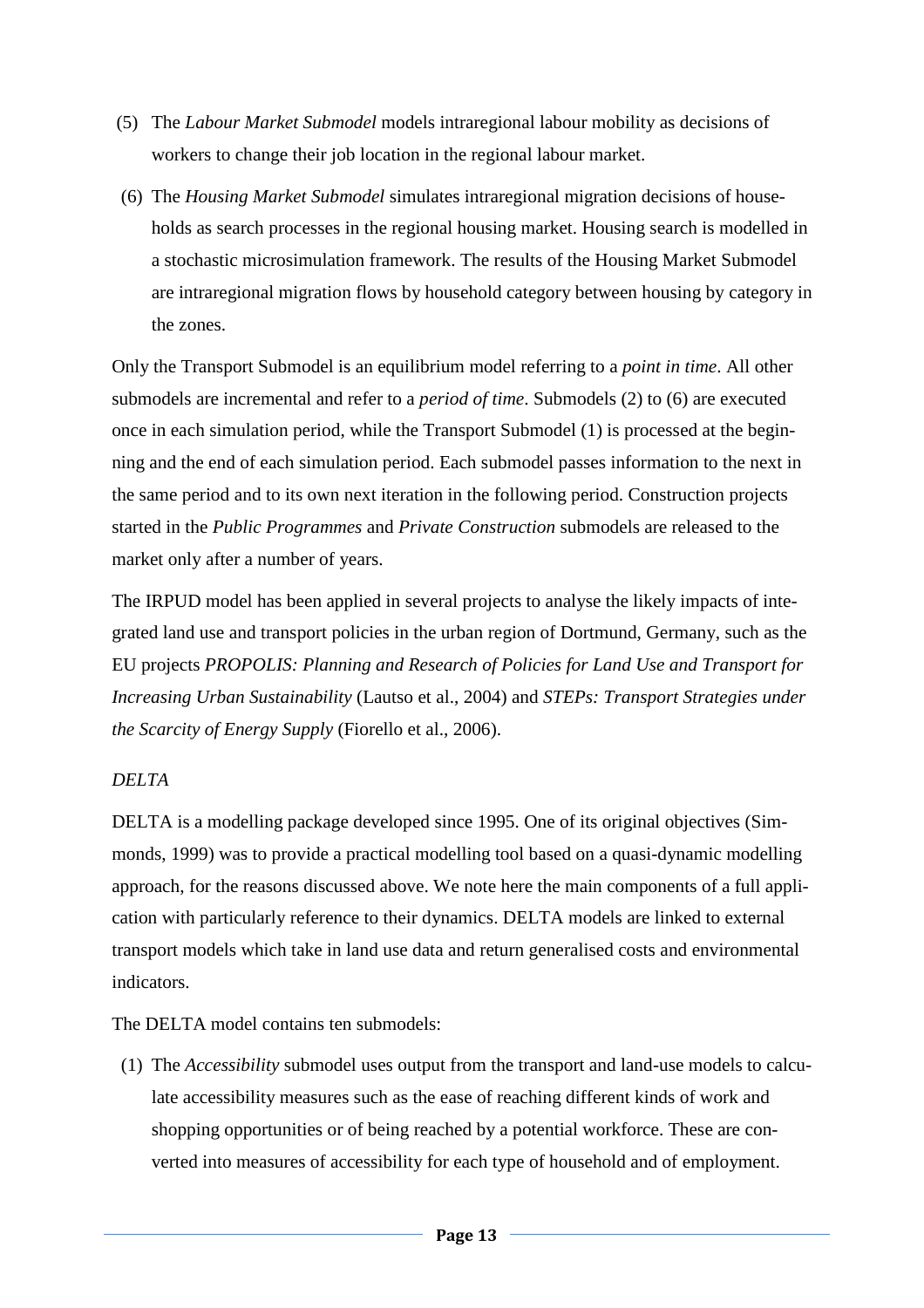Measures of area accessibility to markets and suppliers for economic sectors are also calculated. All of these measures are in themselves static.

- (2) The *Development* submodel forecasts new floorspace to be built in each zone starting in the current year. This is controlled by planning policy inputs and strongly influenced by previous rents and densities. Development takes one or more years to complete.
- (3) The *Transition* submodel implements demographic changes and, inter alia, calculates new households which must locate, households who may locate and those are immobile in the current year.
- (4) The *Investment* component of the Economic submodel forecasts changes in the distribution of productive capacity. The default distribution of investment is in proportion to previous capacity; an area's share of a sector's total investment increases if its accessibility to markets is improving and its costs are decreasing. Changes in accessibilities and costs are measured over the previous decade.
- (5) The *Production* submodel is a spatial input-output model, limited to modelling the faster- changing distribution of economic exchanges given the slower changes in capacity and the variously-changing locations of the demands for each sector.
- (6) The *Migration* submodel forecasts the longer-distance moves of households between areas, in response to the conditions in the previous year, and with coefficients reflecting the general reluctance of many households to making such moves.
- (7) The *Car-ownership* submodel models forecasts probabilities of car-ownership, using one-year lagged employment and income per household by zone and type.
- (8) The *Household Location* and *Employment Location* submodels locate the households and jobs which are "mobile" in the current year. These again modify previous distributions in response to changes. Influences for households are housing supply, accessibility, cost of location, etc, all of which are endogenous to the model. Changes are measured over a number of years which varies according to the household type.
- (9) The *Employment Status and Commuting* submodel models whether-to-work and whereto-work for household members given their locations and the locations of jobs.
- (10) The *Housing Quality* submodel models the evolution of the existing housing stock. Housing occupied by high-income households tends to be gradually improved; low incomes and vacancy lead to gradual decline.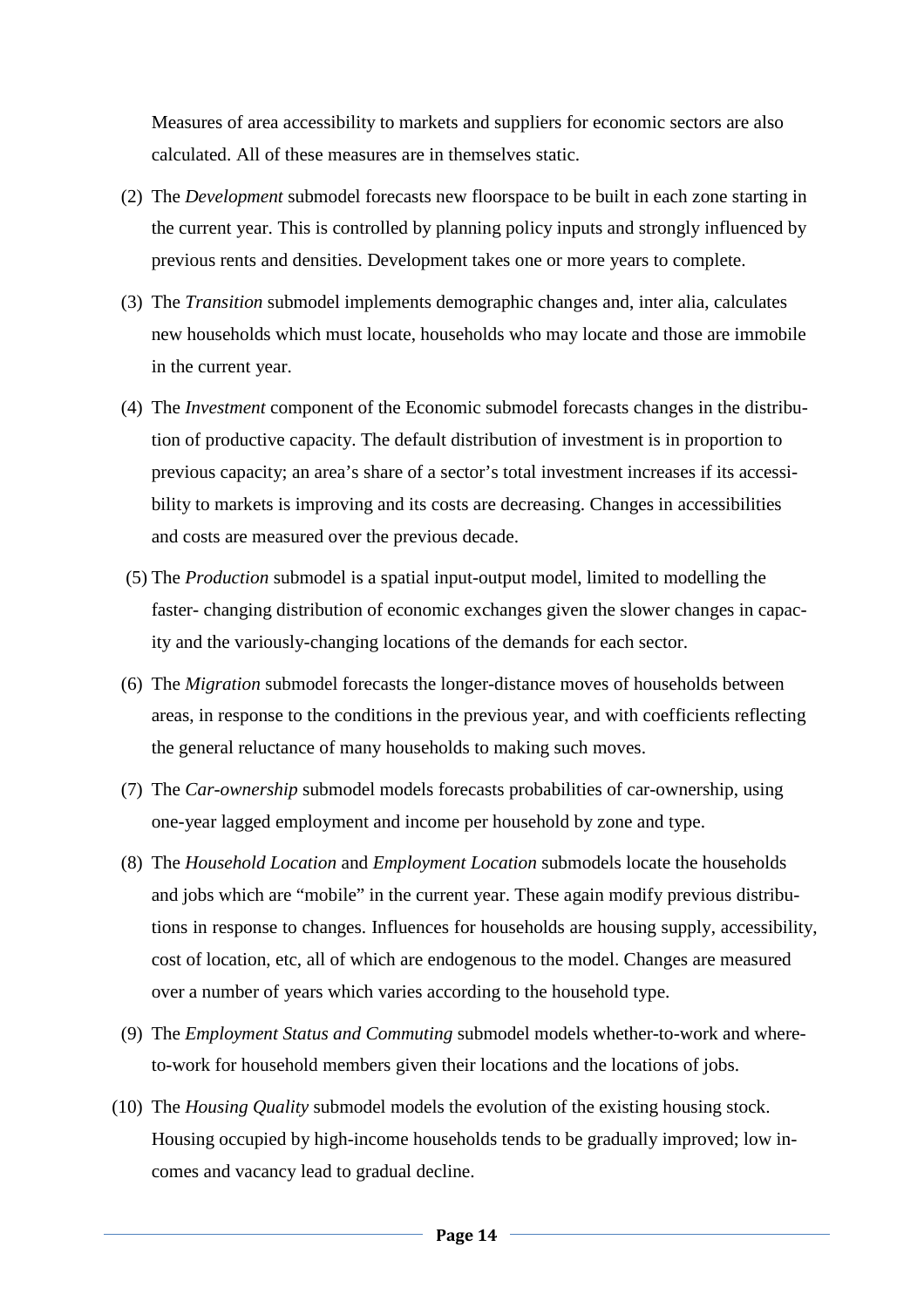All ten model components are repeated in turn, once for each year, until the next transport model year – at which point DELTA provides the appropriate land-use inputs to the transport model, waits for it to run, and then continues from (1). The system as a whole shows quite complex dynamics with a strong element of cumulative causation over time.

Current applications of DELTA with all these components include those for Strathclyde (Aramu et al., 2006), Scotland (Bosredon et al, 2009), Greater Manchester (Dobson et al., 2009) and London (Feldman et al., forthcoming).

### *UrbanSim*

UrbanSim was initially created in the mid-1990s as a dynamic microsimulation model system to be coupled with existing travel model systems to support the analysis of the effects of transportation system investments on medium term household and employment location choices and on longer-term real estate development patterns (Waddell, 2002, UrbanSim, 2011).

The basic structure of UrbanSim shares a similar approach to IRPUD and DELTA in the use of a sequence of models run annually, and the interfacing of travel modelling in specified years. It is a pure microsimulation model in the sense of using no aggregation of agents. Individual households, persons, businesses and/or jobs are represented with full enumeration. The treatment of geography is flexible, and models have been applied using grid cells, zones, and parcels. This flexibility is a general advantage of microsimulation modelling, particularly if such flexibility is emphasised in the software implementation.

The UrbanSim model system contains a core set of models, which can be interactively created and configured in the user interface using model templates for a range of model types (choice, regression, allocation, etc.). The simplest model applications might contain only a small subset of these models, while other applications contain additional models representing processes such as household evolution, demand for water, or land cover change. The list below is from the application of UrbanSim to the Puget Sound region surrounding Seattle, Washington:

- (1) The *Real Estate Price* submodel predicts prices of parcels using a hedonic regression model.
- (2) The *Expected Sale Price* submodel predicts prices of possible real estate proposals using a hedonic regression model.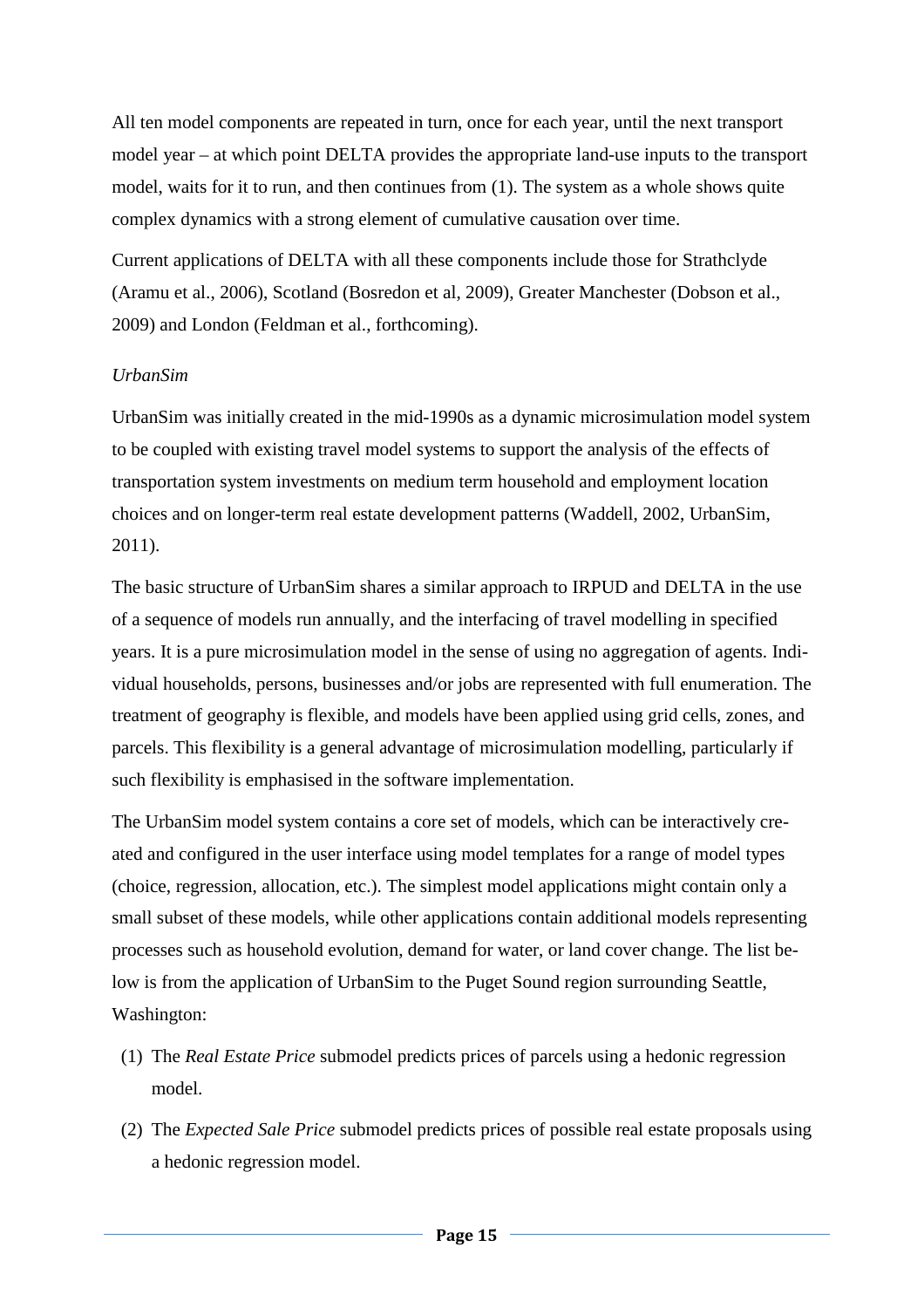- (3) The *Development Proposal Choice* submodel: chooses real estate proposals to be built (including redevelopment) using weighted random sampling based on a predicted return on investment (ROI).
- (4) The *Building Construction* submodel demolishes buildings (for redevelopment) and builds new buildings according to the chosen proposals.
- (5) The *Household transition* submodel creates and removes households and updates the set of persons accordingly based on random sampling and is driven by macroeconomic predictions.
- (6) *Employment Transition* submodel creates and removes jobs using random sampling and is driven by macroeconomic predictions.
- (7) The *Household Relocation Choice* submodel determines households for moving using a logit model.
- (8) The *Household Location Choice* submodel locates moving households into buildings using a multinomial logit model.
- (9) The *Employment Relocation* submodel determines jobs for moving using weighted random sampling.
- (10) The *Employment Location Choice* submodel locates moving jobs into buildings using a multinomial logit model.
- (11) The *Work at Home Choice* submodel simulates workers decision to work at home or out of home based on a logit model.
- (12) The *Workplace relocation choice* submodel simulates workers decision to change jobs based on a logit model.
- (13) The *Workplace Choice* submodel assigns individual jobs to workers using a multinomial logit model with sampling alternatives.

The *Travel Model Interface* is not a model per se, but interfaces with a travel model to pass information to the travel model on the spatial distribution of agents (jobs and households) and to retrieve from the travel model updated travel impedances such as time, generalised cost, or logsums from a mode and destination choice model. These measures are used in several of the UrbanSim models.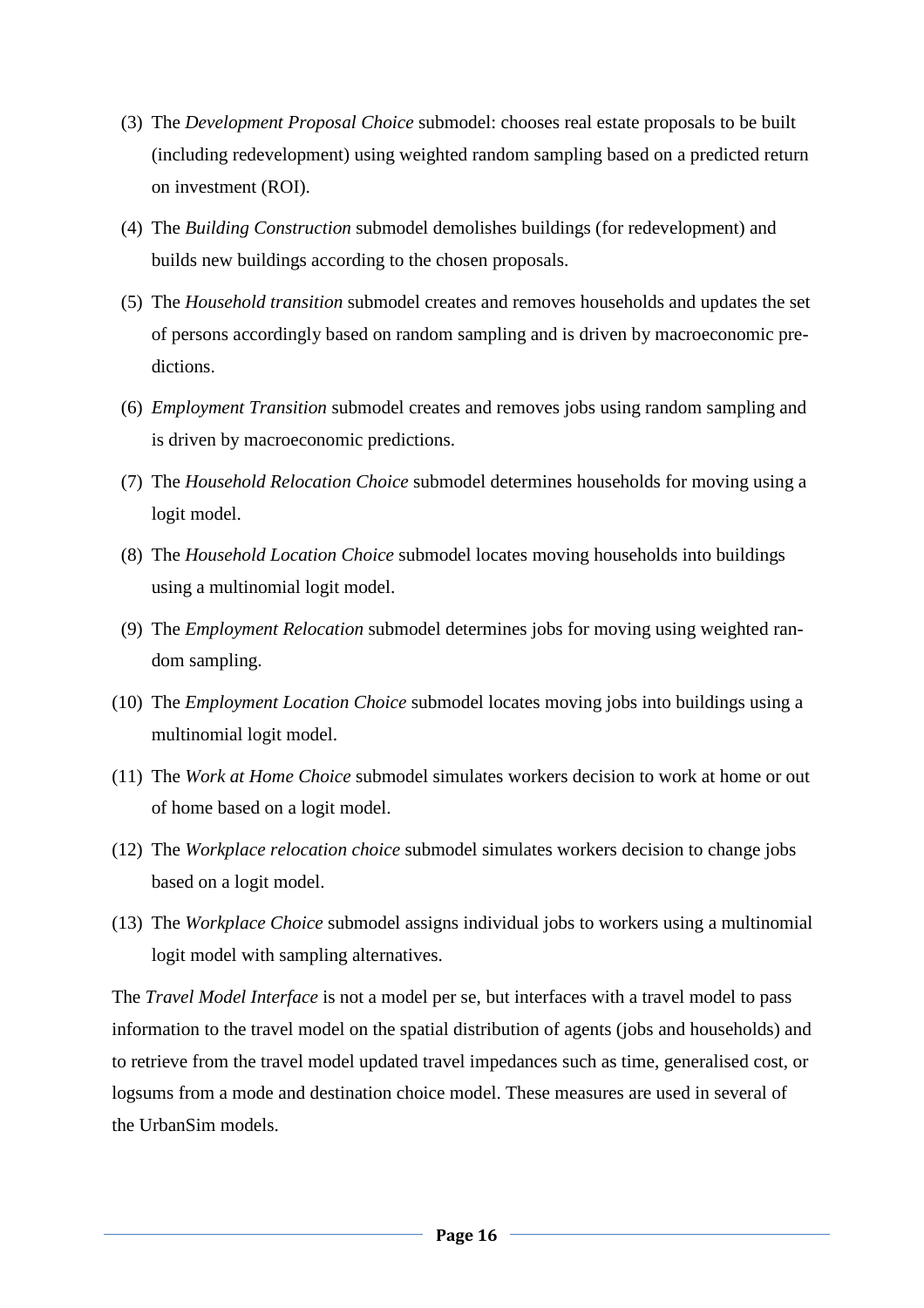UrbanSim makes heavy use of discrete choice models to represent behaviour such as household and business location choices and real estate development. The software system includes model specification and maximum likelihood estimation algorithms to internalise these functions. A novel methodology has been implemented for calibrating the uncertainty in model predictions using a statistical approach known as Bayesian Melding (Sevcikova et al*.*, 2007).

UrbanSim has been widely adopted for use by Metropolitan Planning Organisations in the United States for operational use in regional transportation planning, in spite of numerous technical and political challenges in integrating land use and transportation planning and modelling (Waddell, 2011). UrbanSim is being used in projects in North America, Europe, Asia and Africa, and has been interfaced with most existing travel modelling platforms, including activity-based frameworks that have emerged in recent years. The implementation of UrbanSim is within an open source software platform called the Open Platform for Urban Simulation (OPUS).

The most current activity on the UrbanSim model system is to simulate the evolution of urban geometry. By modelling the topological structure and spatial patterns and relationships among buildings, parcels, blocks, and streets, the project has begun to model the processes of subdivision of land and creation of internal streets for housing development, and the consolidation and redevelopment of parcels in built-up urban areas, with explicit updating of the associated geometries. This process lends itself to 3D visualisation of buildings, and the explicit modelling of real estate decisions that include proforma analysis of the profitability of alternative development options (Vanegas et al, 2009).

# **5 CONCLUSIONS**

The intention of this paper has been to point to a neglected dimension of urban modelling research, time. Starting from a reflection on the different levels of awareness of the importance of time in the history of urban theory, it has attempted to demonstrate that even the most recent efforts to capture time in dynamic urban models still have some way to go to become models of urban evolution. In the meantime, it argues, quasi-dynamic recursive models composed of subsystem-specific submodels with implicit and explicit time delays are preferable to equilibrium models and represent a rational trade-off between theory and operationality.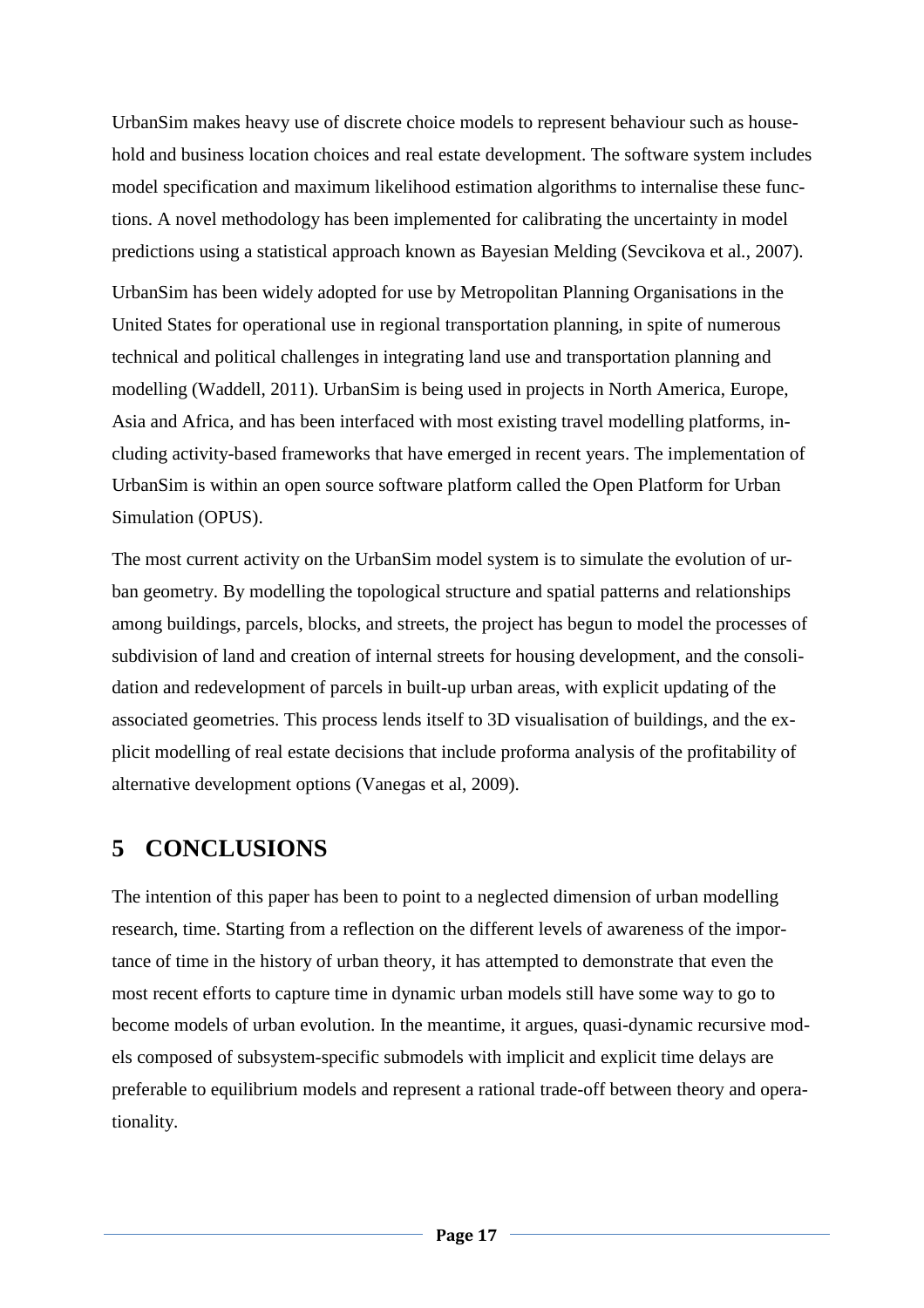The attraction of equilibrium as a concept is clear: it admits simple comparisons in an analytically elegant way. Unfortunately, urban regions are much more complex in their spatial patterns and temporal dynamics than can be represented in static equilibrium frameworks. While much remains to be done in further refining the dynamic approach to modelling urban regions, there is considerable evidence from the development and application of such models that they can both represent the essential dynamics of urban areas as reflected in longitudinal validation of such models, and that they can be used for applied policy analysis and planning. Urban regions are not static and should not be represented as such.

### **References**

- Allen, P.M., Sanglier, M. and Boon, F. (1981) Intra-urban evolution, Part II, in Kahn, D., 1981, (ed.), *Models of Urban Settlement and Structure as Dynamic Self-Organizing Systems***,** Department of Transportation, Washington, D.C.
- Alonso, W. (1964) *Location and Land Use*, Harvard University Press, Cambridge, MA.
- Anas, A. (1983) Discrete choice theory, information theory, and the multinomial logit and gravity models, *Transportation Research B*, Vol. 17, 13-23.
- Anas, A. and Liu, Y. (2007) A regional economy, land use, and transportation model (RELU-TRAN): formulation, algorithm, design and testing, *Journal of Regional Science*, Vol. 47, No. 3, 415-455.
- Aramu, A., Ash, A., Dunlop, J. and Simmonds, D. (2006) SITLUM the Strathclyde Integrated Transport/Land-Use Model, Paper presented to the 11th Meeting of the EURO Working Group on Transportation, Technical University of Bari, Proceedings of the EWGT2006 Joint Conferences, Politecnico di Bari, Italy.
- Batty, M. (1971) Modelling cities as dynamic systems, **Nature**, Vol. 231, 425-428.
- Batty, M. (1976) *Urban Modelling: Algorithms, Calibrations, Predictions*, Cambridge University Press, London.
- Beaumont, J.R., Clarke, M. and Wilson, A.G. (1981) The dynamics of urban spatial structure: some exploratory results using difference equations and bifurcation theory, *Environment and Planning A*, Vol. 13, 1473- 1483.
- Blumenfeld, H. (1954) The tidal wave of metropolitan expansion, *Journal of the American Institute of Planners*, Vol. 20, 3-14.
- Bosredon, M., Dobson, A.C., Simmonds, D.C., Minta, P., Simpson, T., Andrade, K., Gillies, H. and Lumsden, K. (2009) Transport/economic/land-use model of Scotland: Land-use modeling with DELTA, Paper presented to the CUPUM 2009 Conference, Hong Kong.
- Burgess, E.W. (1925) The growth of the city: an introduction to a research project, in Park, R.E., Burgess, E.W. and McKenzie, R.D. (eds.), *The City*, University of Chicago Press, Chicago, 47-62.
- Chapin, F.S. and Weiss, S.F. (1968) A probabilistic model for residential growth, *Transportation Research*, Vol. 2, 375-390.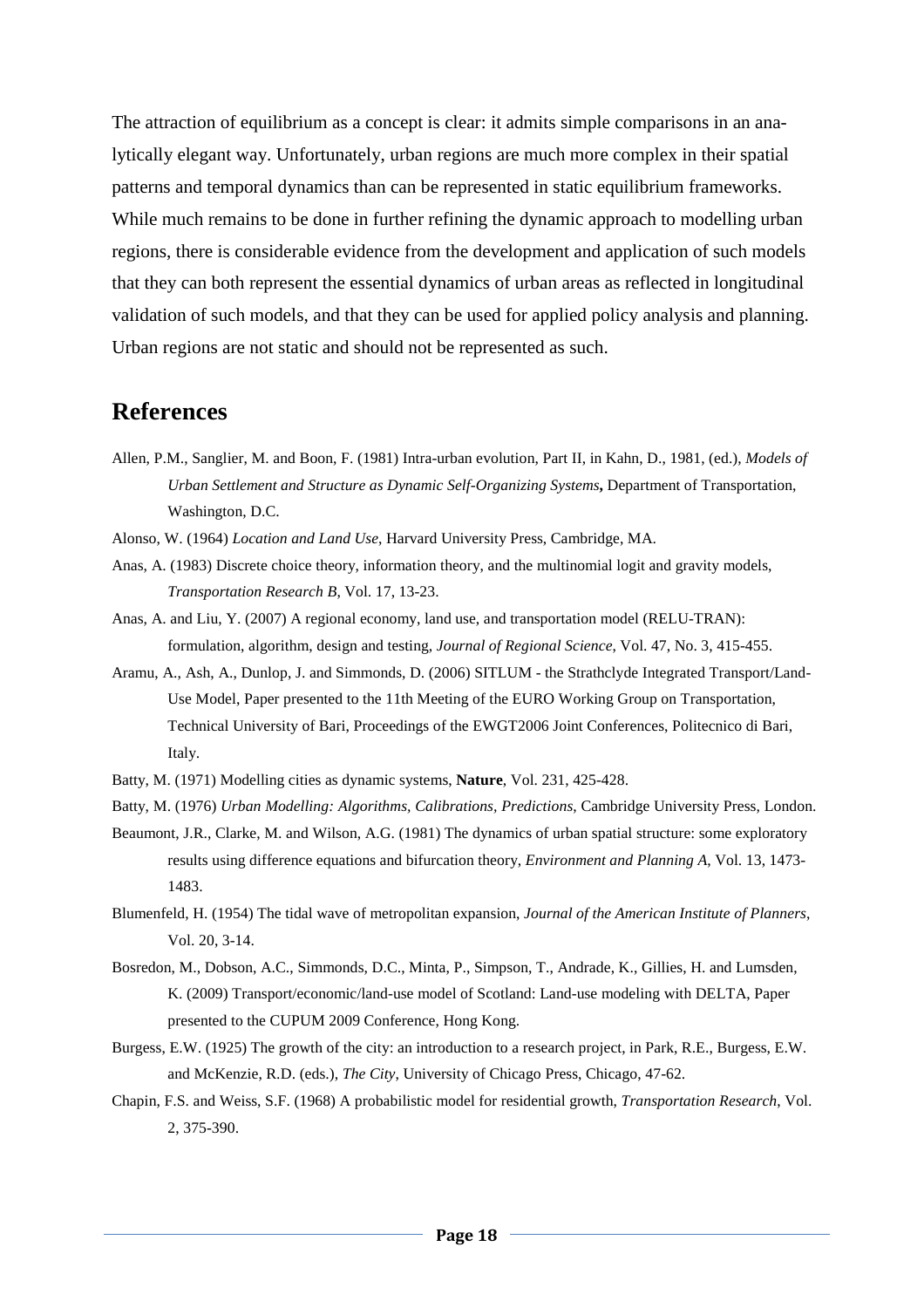- Clarke, M. and Wilson, A.G. (1981) The Dynamics of Urban Spatial Structure: Progress and Problems, WP 313, School of Geography, University of Leeds, UK.
- de la Barra, T. (1979) *Towards a Framework for Integrated Land Use and Transport Modelling*, PhD Dissertation, University of Cambridge, Cambridge.

de la Barra, T. (1989) *Integrated Land Use and Transport Modelling*, Cambridge University Press, Cambridge.

- Dobson, A.C., Richmond, E.C., Simmonds, D.C., Palmer, I. and Benbow, N. (2009) Design and use of the new Greater Manchester Land-Use/Transport Interaction Model (GMSPM2), Paper presented to the European Transport Conference 2009, http://www. etcproceedings.org.
- Echenique, M.H., Crowther, D. and Lindsay, W. (1969) A spatial model for urban stock and activity, *Regional Studies*, Vol. 3, 281-312.
- Echenique, M.H., Flowerdew, A.D.J., Hunt, J.D., Mayo, T.R., Skidmore, I.J. and Simmonds, D.C. (1990) The MEPLAN models of Bilbao, Leeds and Dortmund, *Transport Reviews*, Vol. 10, 309-322.
- Feldman, O., Simmonds, D., Simpson, T., Raha, N. and Mills, C. (forthcoming): Landuse/transport interaction modelling of London, Paper to be presented to the Applied Urban Modelling Symposium, Cambridge 2011.
- Fiorello, D., Huismans, G., López, E., Marques, C., Steenberghen, T., Wegener, M. and Zografos, G. (2006) *Transport Strategies under the Scarcity of Energy Supply*, STEPs Final Report, edited by A. Monzon and A. Nuijten, Buck Consultants International, Den Haag, http://www.steps-eu.com/reports.htm.

Forrester, J.W. (1961) *Industrial Dynamics*, MIT Press, Cambridge, MA.

Forrester, J.W. (1969) *Urban Dynamics*, MIT Press, Cambridge, MA.

Geddes, P. (1915) *Cities in Evolution*, Williams and Norgate, London.

- Gottlieb, M. (1976) *Long Swings in Urban Development*, National Bureau of Economic Research, New York.
- Gutkind, E.A. (1964-72) *International History of City Development*, Vol. I-VIII, The Free Press, New York.
- Hägerstrand, T. (1966) Aspects of the spatial structure of social communication and the diffusion of information, *Papers of the Regional Science Association*, Vol. 16, 27-42.
- Hägerstrand, T. (1970) What about people in Regional Science?, *Papers of the Regional Science Association*, Vol .24, 7-21.
- Harris, B. and Wilson, A.G. (1978) Equilibrium values and dynamics of attractiveness terms in productionconstrained spatial-interaction models, *Environment and Planning A*, Vol. 10, 371-388.
- Harris, C.D. and Ullman, E.L. (1945) The nature of cities, *Annals of the American Academy of Political and Social Science*, Vol. 242, 7-17.
- Hoyt, H. (1939) *The Structure and Growth of Residential Neighborhoods in American Cities*, U.S. Federal Housing Administration, Washington, D.C.
- Hunt, J. D. and Abraham, J. E.(2005) Design and implementation of PECAS: a generalised system for the allocation of economic production, exchange and consumption quantities, in Lee-Gosselin, M.E.H., Doherty, S.T. (eds.): *Integrated Land-Use and Transportation Models: Behavioural Foundations*. Elsevier, St. Louis, MO, 253–274.
- Isard, W. (1970) On notions and models of time, *Papers of the Regional Science Association*, Vol. 25, 7-31.
- Korcelli, P. (1970) A wave-like model of metropolitan spatial growth, *Papers of the Regional Science Association*, Vol. 24, 127-138.